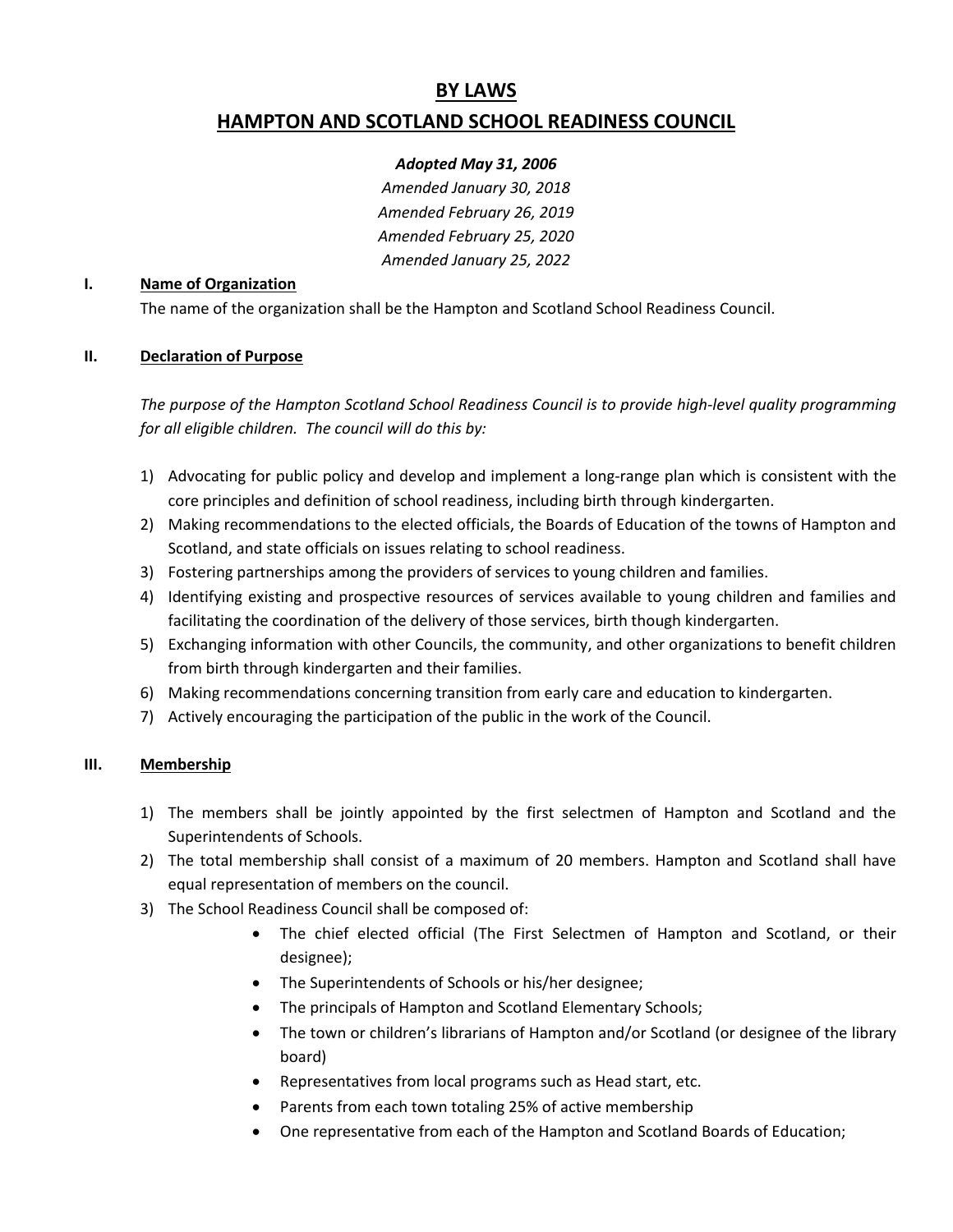- Other community members from the towns that provide services to children
- A health care provider in the community;
- McKinney-Vento Liaison
- A representative from a workforce or job training entity in the community
- A representative from a local business in the community
- 4) The term of membership shall be for two years and shall allow for optional reappointment by the Council chairperson or co-chairpersons with approval of the chief elected officials and superintendent of schools. Terms shall be from December 1 through November 30.
- 5) If the First Selectmen or the Superintendent of Schools appoints a designee, that person shall fill the term of the Council membership with voting rights. Each Selectman and the Superintendent of Schools will be allowed to appoint himself or one designee to the Council for the term of membership.
- 6) Attendance at all meetings is expected. The Council chairperson or co-chairpersons shall review attendance and shall be empowered to remove Council members who have had more than 3 consecutive unexcused absences.
- 7) Council members may be periodically bringing resource people to the Council meetings. These individuals may not vote and their participation must be recognized by Council chairperson or cochairpersons.
- 8) Resignation of any Council member shall be in writing to the chairperson or co-chairpersons of the Council. If no effective date is stated, the resignation shall be effective upon receipt.

## **IV. Request for Town Membership on the Regional Council**

In the event a Town wants to join the Hampton Scotland School Readiness Council written request from the Town's CEO and the Superintendent of schools must be made to the Co-Chairs of the Council. The requesting Town will attend a Council meeting to discuss benefits and commitments associated with joining. The requesting Town will provide the following documents, financial documentation, meeting minutes, bylaws, most recent grant application and other pertinent documents. The School Readiness Council will vote on the request at the next scheduled meeting. If a Town is accepted and becomes a member, they agree to follow the School Readiness Council protocols and by-laws. Not following the protocols and by-laws of the School Readiness Council, could result in the removal of the Town from the School Readiness Council.

## **V. Responsibilities of the Council**

Within the stated purposes of the Hampton and Scotland School Readiness Council, the members of the Council shall:

Work closely with programs to support decisions regarding fee collections and collect data that is useful in identifying community income trends and program policy development.

Ensure the practices and policies related to enrollment, eligibility, and fees are followed by all programs receiving SR funding. In addition, the Council shall establish written policies and procedures for implementation of the fee policy and update the policy annually for submission with the local School Readiness application.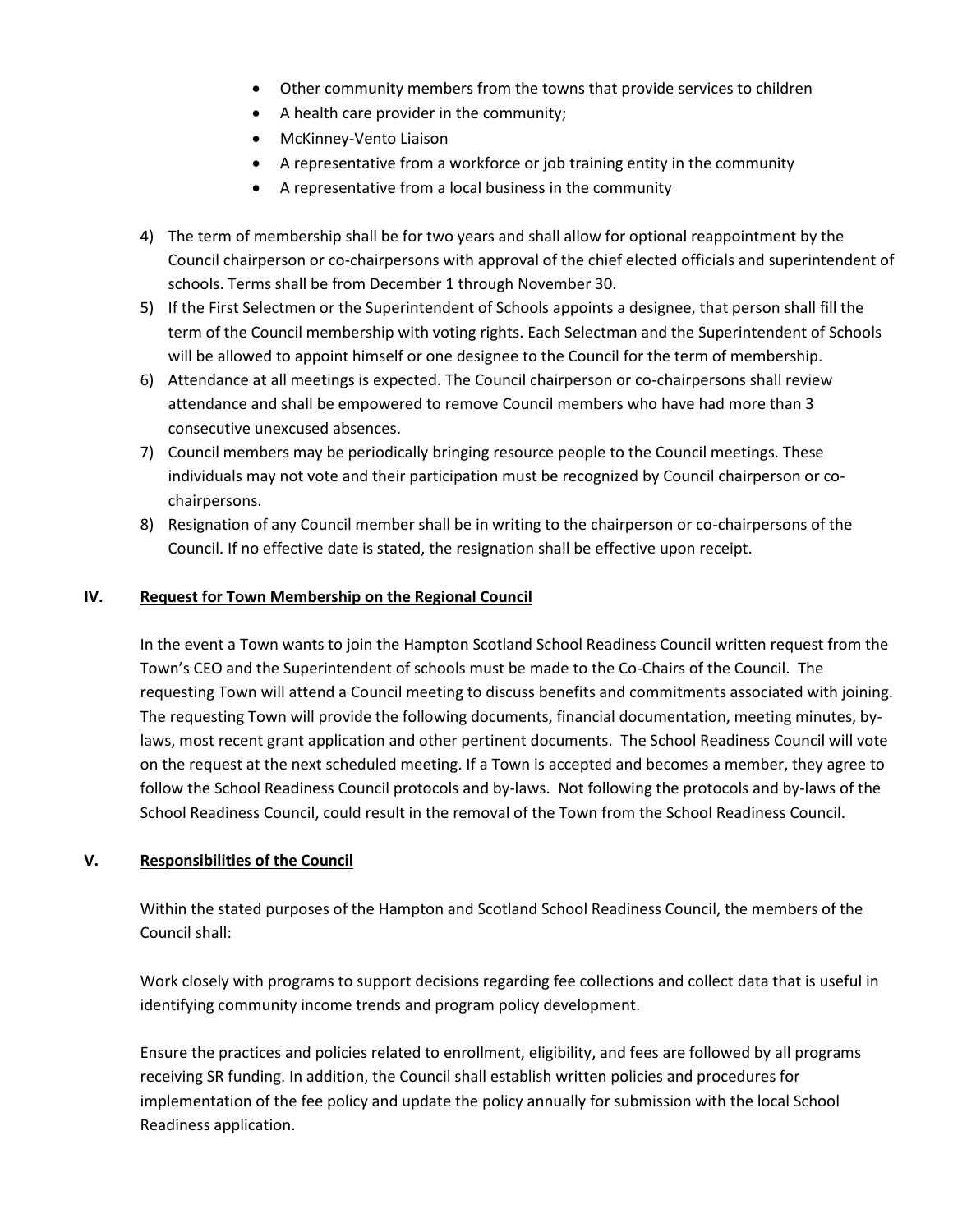Ensure all programs receiving School Readiness funding abide by the Office of Early Childhood's General Policies

- 1) Perform the work of the Council and make recommendations to the towns, Boards of Education, appropriate State of Connecticut departments and legislature regarding early care and education.
- 2) Monitor and evaluate school readiness grant funded programs performance in accordance with state and NAEYC accreditation requirements and standards.
- 3) Recommend changes in and advocate for new town and state policies and programs that are necessary for the development of a coordinated early care and education system that provides equal access to quality care, education and support services for all children from birth through kindergarten in Hampton and Scotland.
- 4) Expand community engagement by conducting activities designed to bring the voices of parents and community members to planning and policy making for young children.

## **VI. Officers**

- 1) At the regularly scheduled November meeting, the Council shall elect one co-chair from each town for a term of one year.
- 2) The Chairpersons will:
	- a) Preside over all meetings of the School Readiness Council;
	- b) Ensure that all policies of the Council are fully implemented;
	- c) Appoint members of the Council to committees.
- 3) The Council may elect other officers as may be necessary to perform the work of the Council. Should the Council elect additional officers, the terms of service shall be consistent with those of the Cochairpersons.

## **VII**. **Liaison**

1) Non-voting member Liaison/Grant Admin Model per the Statute. The Liaison is responsible for the coordination and program evaluation of the School Readiness Grant. One primary responsibility is to recruit other eligible programs for potential funding.

## **VIII. Meetings**

1) The Council shall have regular meetings on a schedule determined by the Council. There shall be a minimum of six meetings per year. Meeting dates will be scheduled at least one month in advance.

2) Special meetings of the Council may be called by Chairperson(s).

3) A quorum shall consist of a simple majority of the School Readiness Council in office at the time of the meeting including at least one of two Co-chairs (or either Chair or Vice Chair) one Chief Elected Official